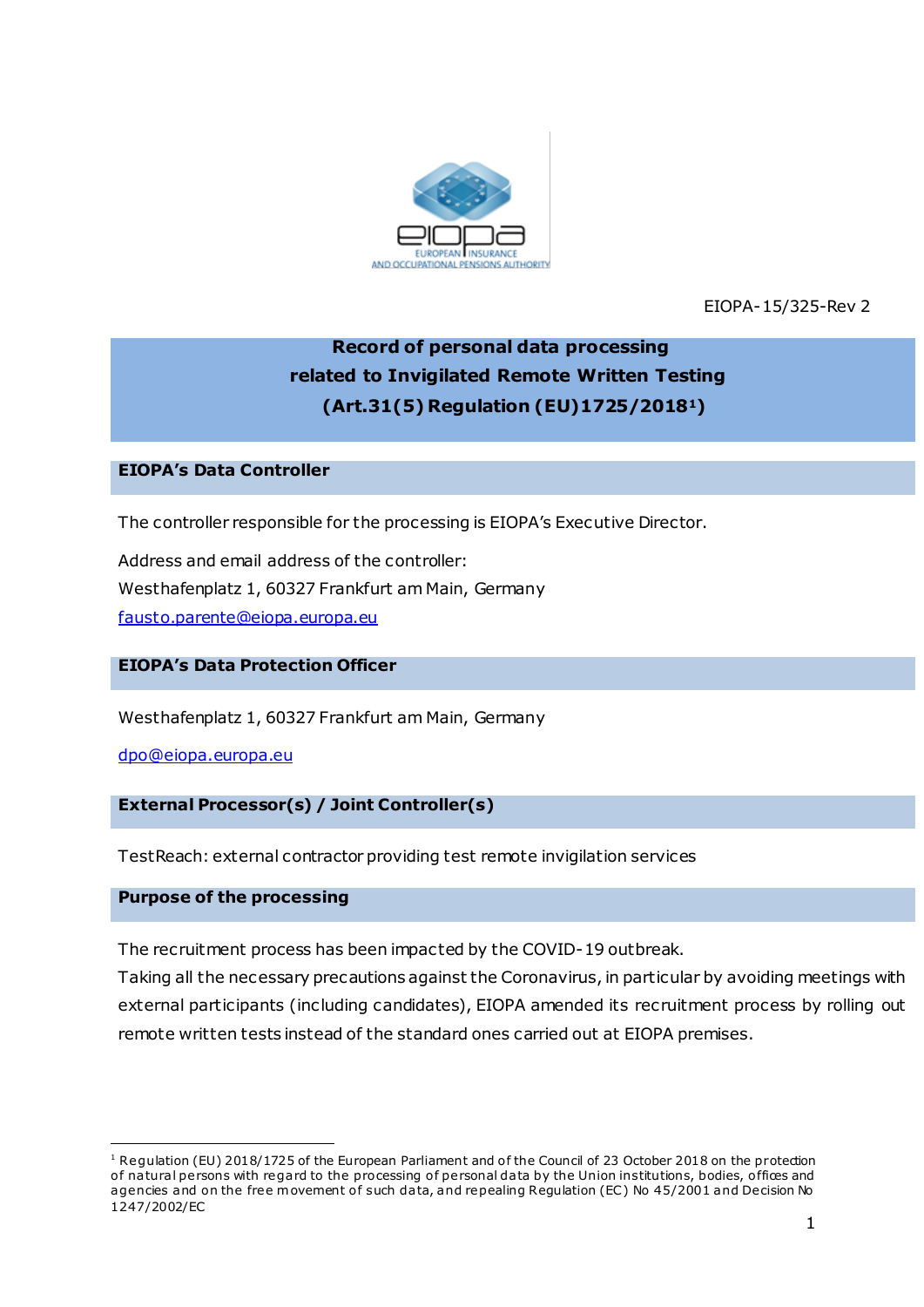#### **Categories of data subjects & Personal data collected**

TestReach receives from EIOPA HR only the names of the shortlisted candidates and their contact details (e-mail, phone number).

TestReach (invigilator) asks the candidate at the identity verification stage (at the beginning of the invigilated test) to show his/her ID card so that the invigilator compares the name on the ID with the name provided by EIOPA HR and verifies the identity of the candidate.

TestReach anonymises the candidates' answers and send the anonymised test answers to EIOPA HR, together with a decoding file to match the anonymised tests with the respective candidates, which is to be used by EIOPA at a later stage in line with its recruitment practices.

Test Reach (invigilator) also monitors the andidate during the test and record this by video.

EIOPA HR receives from TestReach:

- The individual anonymised test answers of each candidate as a result of the invigilated remote testing (pdf and excel spreadsheet (if applicable)) – after each invigilated remote test;
- Decoding file to match the anonymized tests with the respective candidates after each invigilated remote test;
- Report on the execution of the remote written test, e.g. notification of any issues that have arisen during the test - after each invigilated remote test;
- Video records of invigilated remote written tests (upon request by EIOPA).

#### **Recipients of personal data**

The recipients of the personal data processed might be the following:

- Designated EIOPA staff members.
- External Contractor Data Processor (TestReach).
- External lawyers, where necessary.
- The Internal Audit Service, the European Ombudsman, the Civil Service Tribunal and the European Data Protection Supervisor.

## **Transfer of personal data to a third country or international organisation. If so, to which ones and with which safeguards?**

No personal data are sent to a third country or an international organisation in the context of this processing activity.

#### **Retention period**

#### For EIOPA:

For successful candidates on the Reserve List: Data collected for the Invigilated Remote Testing (remote written tests answers) are stored in the recruitment file for a period of five years after the closing of the recruitment campaign. In case of a legal challenge, this date shall be extended until two years after completion of all relevant proceedings.

For unsuccessful candidates who have not been retained for the Reserve List: Data collected for the Invigilated Remote Testing (remote written tests answers) can be kept until all appeal channels have been exhausted, incl. the time limits for appeal before the General Court of the Court of Justice of the European Union.